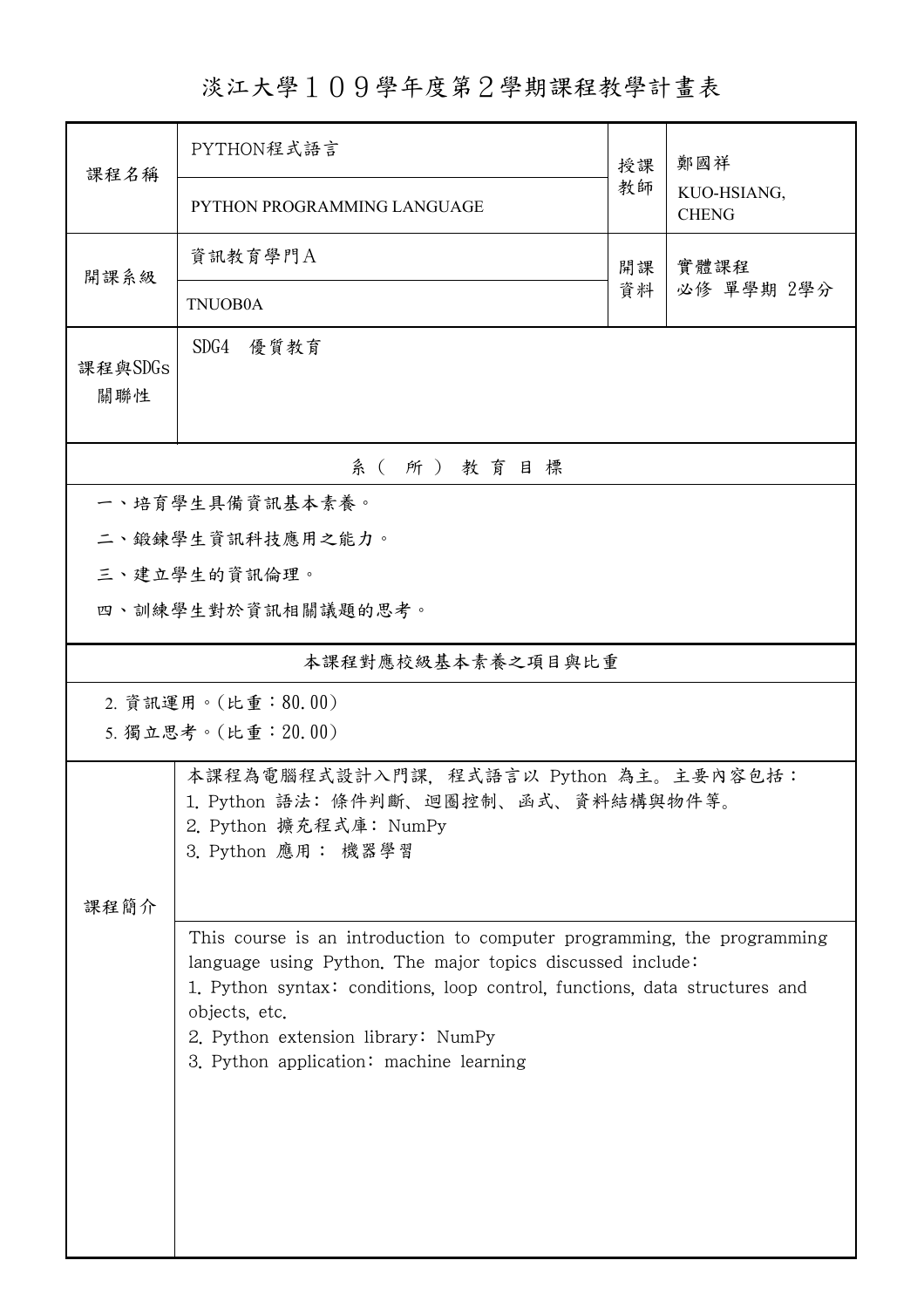## 本課程教學目標與認知、情意、技能目標之對應

將課程教學目標分別對應「認知(Cognitive)」、「情意(Affective)」與「技能(Psychomotor)」 的各目標類型。

一、認知(Cognitive):著重在該科目的事實、概念、程序、後設認知等各類知識之學習。

二、情意(Affective):著重在該科目的興趣、倫理、態度、信念、價值觀等之學習。

三、技能(Psychomotor):著重在該科目的肢體動作或技術操作之學習。

| 序<br>號         | 教學目標(中文)                                   |                                      |            | 教學目標(英文)                                   |                         |  |
|----------------|--------------------------------------------|--------------------------------------|------------|--------------------------------------------|-------------------------|--|
| 1              | 學習基本程式邏輯                                   |                                      |            | Learn the basic programming concept        |                         |  |
| 2              | 學習程式寫作方法                                   |                                      |            | Learn programming skill                    |                         |  |
| $\overline{3}$ | 學習基礎Python知識                               |                                      |            | Learn the knowledge about Python           |                         |  |
|                | 4 學習用程式邏輯解決問題                              |                                      |            | Learn to solve problems by programming way |                         |  |
|                |                                            |                                      |            | 教學目標之目標類型、核心能力、基本素養教學方法與評量方式               |                         |  |
| 序號             | 目標類型                                       | 院、系(所) <br>核心能力                      | 校級<br>基本素養 | 教學方法                                       | 評量方式                    |  |
| $\mathbf{1}$   | 認知                                         |                                      | 25         | 講述、討論、實作                                   | 測驗、作業、討論(含<br>課堂、線上)、實作 |  |
| 2              | 認知                                         |                                      | 25         | 講述、討論、實作                                   | 測驗、作業、討論(含<br>課堂、線上)、實作 |  |
| 3              | 認知                                         |                                      | 25         | 講述、討論、實作                                   | 測驗、作業、討論(含<br>課堂、線上)、實作 |  |
| 4              | 認知                                         |                                      | 25         | 講述、討論、實作                                   | 測驗、作業、討論(含<br>課堂、線上)、實作 |  |
|                | 授課進度表                                      |                                      |            |                                            |                         |  |
| 週<br>次         | 日期起訖                                       |                                      |            | 內 容 (Subject/Topics)                       | 備註                      |  |
|                | $110/02/22$ ~<br>110/02/28                 | Python 簡介                            |            |                                            |                         |  |
| $\overline{2}$ | $110/03/01$ ~<br>110/03/07                 | Python 變數與基本數學運算                     |            |                                            |                         |  |
| 3              | $110/03/08$ ~<br>110/03/14                 | Python 條件判斷 (IfElse)                 |            |                                            |                         |  |
| 4              | $110/03/15$ ~<br>110/03/21                 | Python 迴圈控制 (For Loops, While Loops) |            |                                            |                         |  |
| 5              | $110/03/22$ ~<br>110/03/28                 | Python 函式 (Functions)                |            |                                            |                         |  |
| 6              | $110/03/29$ ~<br>110/04/04                 | Python 資料結構 I (Lists, Tuples)        |            |                                            |                         |  |
|                | $110/04/05$ ~<br>110/04/11                 | Python 資料結構 II (Sets, Dictionarys)   |            |                                            |                         |  |
| 8              | $110/04/12$ ~<br>Python 輸入與輸出<br>110/04/18 |                                      |            |                                            |                         |  |